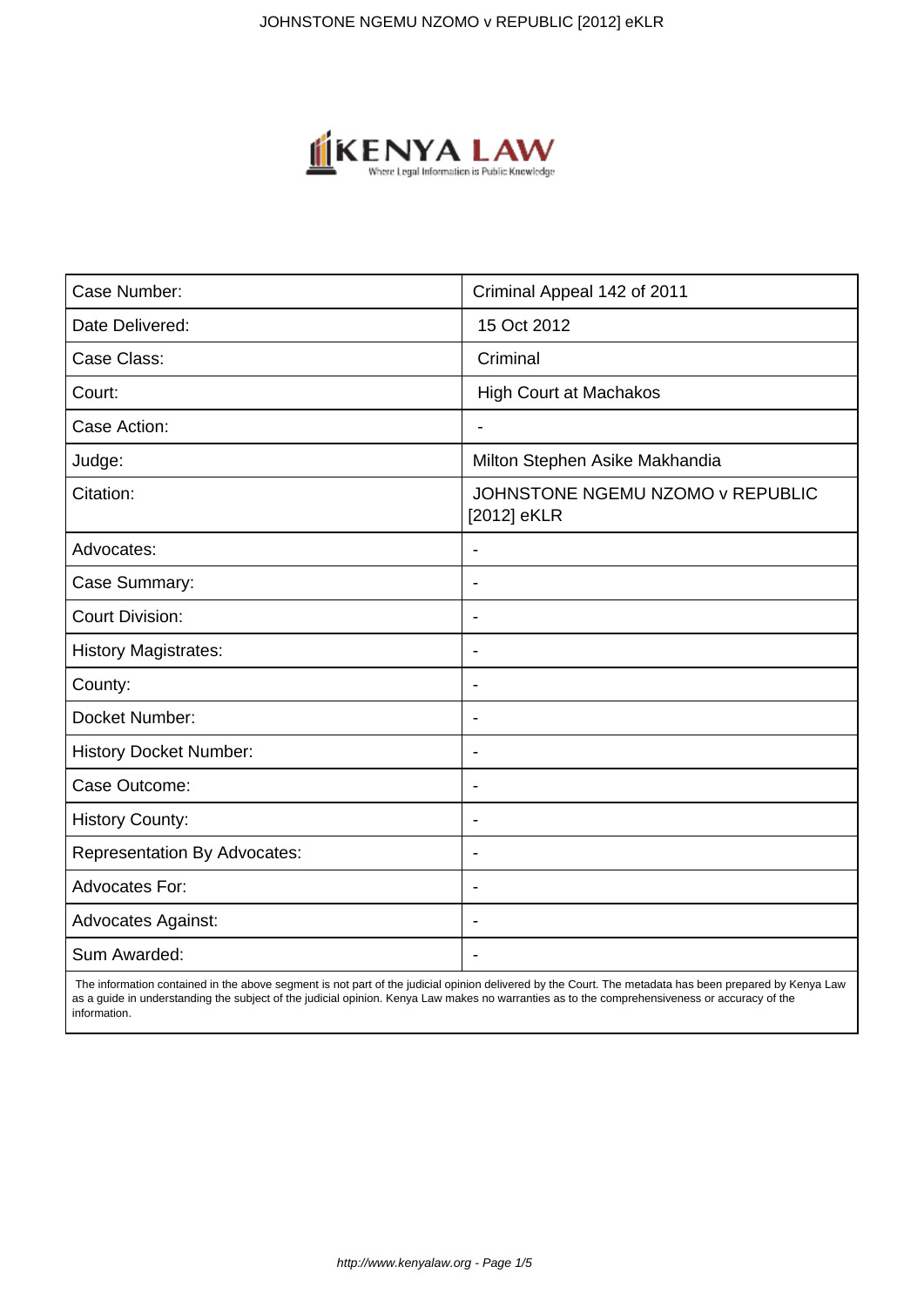## **REPUBLIC OF KENYA**

#### **High Court at Machakos**

## **Criminal Appeal 142 of 2011**

#### **JOHNSTONE NGEMU**

**NZOMO......................................................................................................................APPELLANT**

#### **VERSUS**

**REPUBLIC....................................................................................................................................................**

## **............RESPONDENT**

**(Being an appeal from the original convicting and sentencein TawaResident Magistrate's Court**

**Criminal Case No. 133/2011 by Hon. J.W. Gichimu,RM on 28/6/2011)**

### **JUDGMENT**

The appellant, **Johnston Ngemu Nzomo** was charged before the Resident Magistrate's Court at Tawa with the offence of incest contrary to section 20(1) of the Sexual Offences Act. The particulars were that on 16<sup>th</sup> April, 2011 at Nzeeni Village, Kisau location in Mbooni East District being a male person caused his penis to penetrate the vagina of **FNN** a female person who was to his knowledge his granddaughter.

Alternatively, he was charged with the offence of committing an indecent act with a child contrary to section 11(1) of the Sexual Offences Act, particulars being that on the same day and place he intentionally and unlawfully did an indecent act to **FNN** a child aged 13 years by touching her private parts. The appellant denied both counts and the prosecution called a total of seven witnesses in a bid to prove its case against the appellant.

PW1, FNN was the complainant. She was aged13 years old at the time. On 16<sup>th</sup> April, 2011 at 2pm she was at the appellants home, who is her grandfather, when the appellant forced her into his bedroom and proceed to defile her. The complainant bled in the process. The appellant then cleaned the blood on the bed with her pant and pair of socks and ordered her to dispose the same in the toilet. The appellant warned her that if she told anyone about the incident, he would kill her and bury her at a secret place. Oblivious of the warning however, the complainant proceeded to the home of the neighbour **MM** (PW5) from whom she borrowed a cell phone and called her father, **NN** (PW2), the son of the appellant and informed him about what had happened to her. Her father came down from Nairobi the following day and found the complainant at the police station. She had been taken there by **Jonathan Mutua Ngulo** (PW6), the local assistant chief. He later took the complainant to hospital. Prior to this, the complainant had gone to her school, Kimandi Primary School. Whilst in school her teacher, **Jones Mutua** heard pupils talking about the appellant having turned the complainant into his wife by defiling her. A short while later, the village elder, assistant chief and the chief came to the school looking for the complainant. He called for the complainant and together they left.

PW5, MKM is a neighbor to the complainant. On 17<sup>th</sup> April, 2011 she noticed that the complainant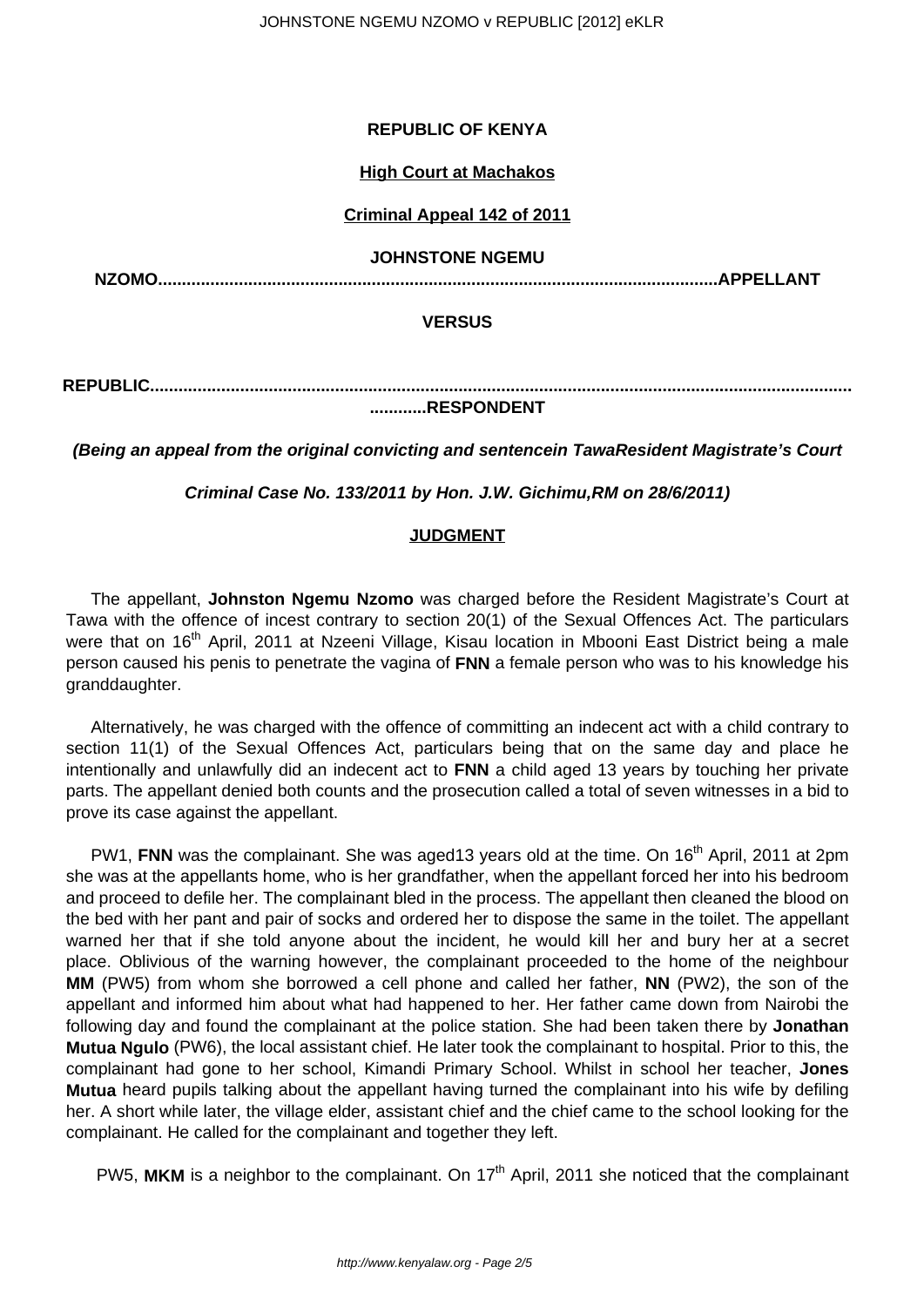was walking with difficulties and crying. When she enquired, the complainant told her that the appellant had defiled her. She then called the complainant's father who also talked to the complainant.

PW6, **Jonathan Mutua**, the assistant chief of Ngoni sub-location, on 17<sup>th</sup> April, 2011 he received a call from the complainant's father who informed him that the appellant had defiled his daughter. He threatened to kill him unless he was arrested immediately. He visited the complainant's school and picked her. He also arrested the appellant and took him to Mbumbuni Police Station and left them there. On the way back he met the complainant's father. The complainant was subsequently taken to hospital.

She was examined by **Geoffrey Mutua** (PW4) a clinical officer at Kisau sub-district hospital. His examination revealed a haematoma on both labia majora. Her hymen was ascent. There was a whitish discharge. From the high vaginal swab, he noted mortal spermatozoa. His conclusion was that there was evidence of penetration because of high vaginal swab and because of the haematoma on both labia majora.

When put on his defence, the appellant denied the offence. He said that he had been framed because of a land dispute.

The court had having carefully considered the evidence tendered by the prosecution and the appellant, found the prosecution case against the appellant proved beyond reasonable doubt, convicted him and sentenced him to life in prison.

Aggrieved by the conviction and sentence, the appellant lodged the instant appeal on 5 ground to wit;-

§ That the learned magistrate erred in law and fact by convicting him without considering that the evidence tendered was contradictory,

§ That there was bad blood between PW1, PW2, PW3 and the appellant over land,

§ Ehen there was no evidence linking the appellant to the alleged offence

§ key witnesses were not called and his constitutional rights had been violated

When the appeal came before me on  $25<sup>th</sup>$  June, 2012 for hearing, the appellant submitted and pleaded that this court should release him as he was framed with the case due to disagreements over land, the complainant was his granddaughter whom he had brought up. He could not therefore have committed on her the act complained of.

**Mr. Mukofu,** learned State Counsel responded on behalf of the state. He vehemently opposed the appeal by submitting that circumstances favoured positive identification. The offence was committed in broad daylight. This was a case of recognition. The age of the complainant was proved. The evidence of the complainant was corroborated by 2 witnesses, a clinical officer and MKM**.** The appellant's conviction was therefore safe.

As required of me as a first appellate court, I have subjected the evidence tendered at the trial to afresh and exhaustive re-evaluation and or assessment so as to reach my own independent conclusion as to the guilt of the appellant.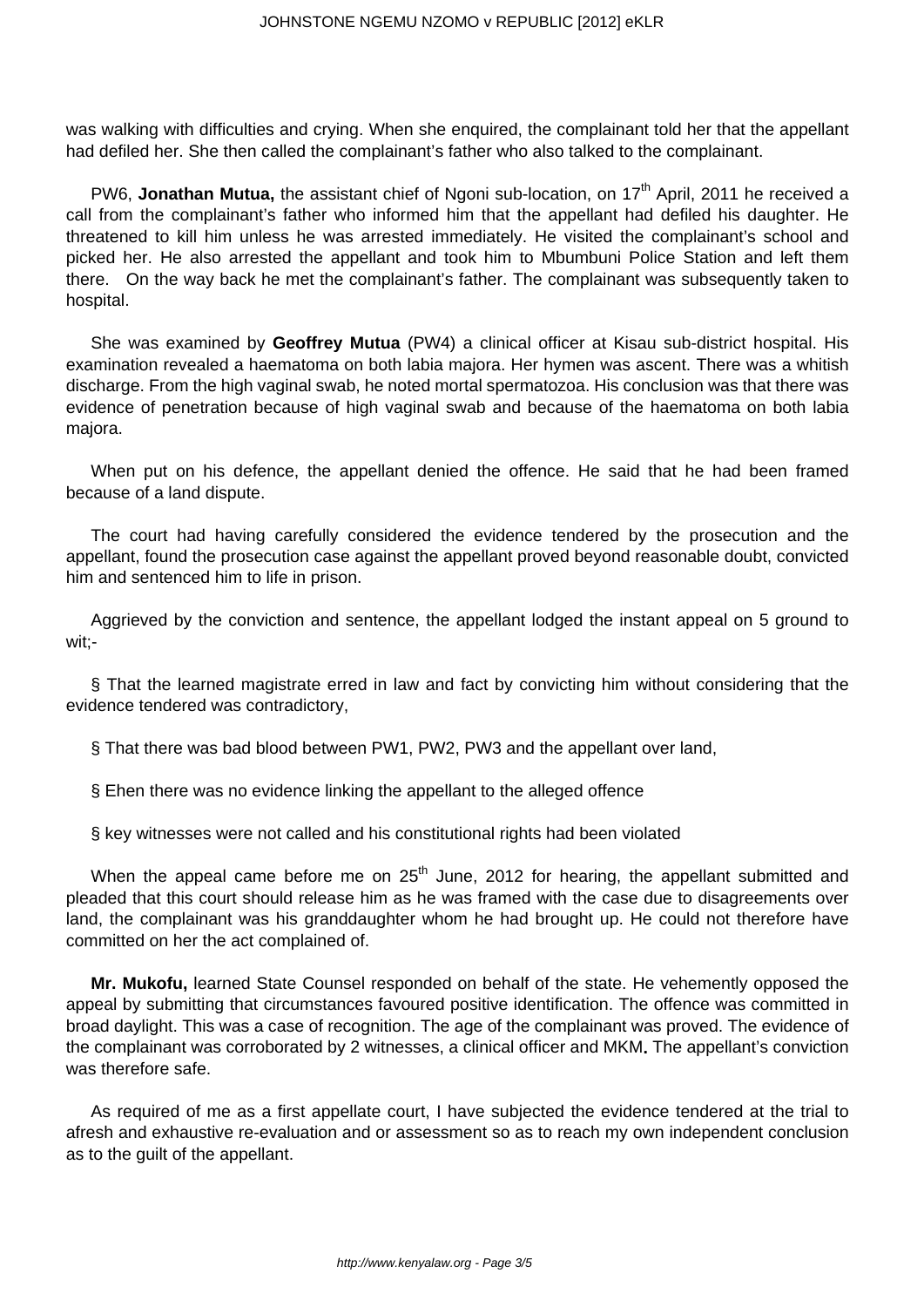It is common ground that the complainant is a granddaughter to the appellant. The appellant admits that much. So that if the appellant indeed had sex with the complainant, then he was obviously committing the offence of incest charged. It is also common ground that the complainant was sexually assaulted. Her own evidence was corroborated in material particulars by the evidence of the clinical officer and the neighbour. The clinical officer testified that he examined the complainant and noted tenderness on the thigh region. More important, the complainant had a haematoma on her labia majora. There was also whitish discharge from the complainant's private parts and presence of spermatozoa. The clinical officer too formed the opinion that as a result of his examination, the complainant was penetrated. It is instructive that the clinical officer examined the complainant on 18<sup>th</sup> April, 2011. This was hardly 2 days after the incident, so that the injuries were fresh.

The complainant's neighbor, MKM testified that on 17<sup>th</sup> April, 2011 she left for church. On the way she saw the complainant walk in pain. When the complainant entered the church, she chose to sit alone at the corner with her legs wide apart. At about 5.30 p.m. she met again with the complainant seated in a farm. She called her and noted that she had been crying. On asking her she owned up and told her that she had been sexually assaulted by her grandfather. No doubt, the behaviour of the complainant was consistent with that of a person suffering from a traumatic experience. Given that she was behaving that way, hardly a day after the incident, it can only mean that indeed the incident did occur.

The issue then is who committed the act on the complainant. The complainant maintained that it was her grandfather, the appellant who did so. The appellant however, vehemently denies and points to being set up in the case over land. However, as correctly observed by the learned magistrate in the judgment, the appellant did not tell the court who was it that had framed him and or whom he had a land dispute with. I may also add that the appellant did not tell the court the genesis of the land dispute if at all. I also doubt very much, that someone would go to the extent of injuring the complainant in her private part merely to set up the appellant. There was presence of spermatozoa in the private parts of the complainant. Would someone have sexually assaulted the complainant merely to frame the appellant with the case" I have my doubts. If that had been the case, the complainant would have been a willing participant. However, from her evidence tendered, the act was involuntary. The clinical officer confirmed the fact of the sexual assault. If indeed it was a set up, what power could the person involved in the set up have had over the clinical officer as to prevail upon him to testify falsely against the appellant" All said and done, I do not think that the appellant was at all set up in the case. Just like the learned magistrate, I find this defence a mere afterthought concocted by the appellant to escape from the consequences of his mischief.

The offence was committed place in broad daylight. Infact it was about 2pm. The appellant and complainant are close relatives. The appellant is a paternal grandfather to the complainant. During the incident, they were in close proximity. Therefore, the circumstances obtaining favoured positive recognition of the appellant by the complainant. Indeed this was a case of recognition as opposed to visual identification of the appellant. The evidence of the complainant as to what transpired was clear and consistent. It is not the kind of evidence that will have been given by a person who did not undergo the harrowing experience, or one who had been coached as the appellant wanted the court to believe. She could not have conjured up the evidence of the appellant taking her underpants and his pair of socks which he had used to clean the blood on the bed and ordered her to dispose off the same in the toilet. At her age, she could not have just come up with such a story. It must have been true. The flow of the complainant's evidence was such that she could not have been tutored on what to say. Even under cross examination, she remained consistent.

On the whole, I am satisfied just like the learned magistrate, that the appellant committed the offence. His conviction was not in doubt at all. The age of the complainant was proved by cogent